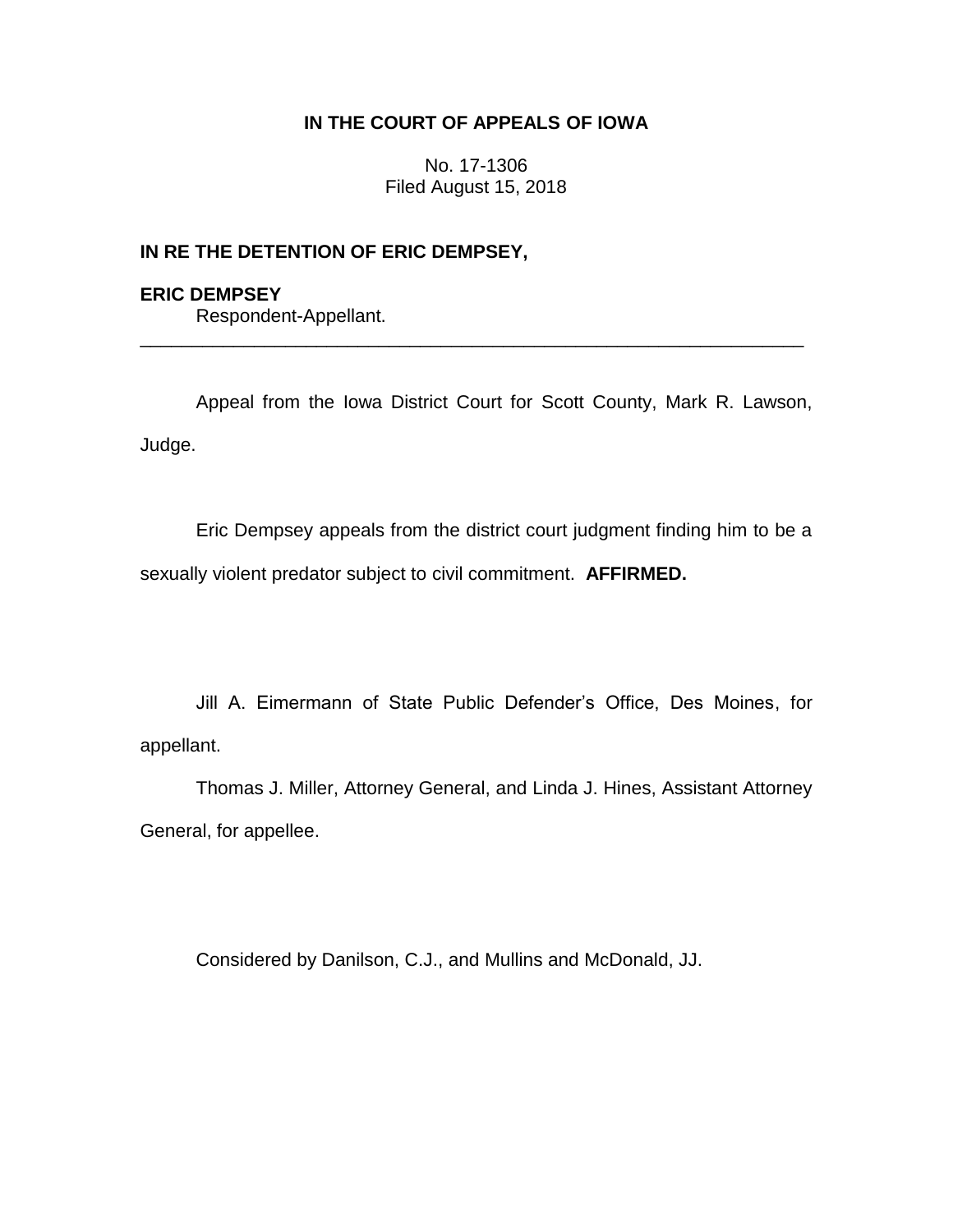#### **DANILSON, Chief Judge.**

Eric Dempsey appeals from the jury verdict finding him to be a sexually violent predator subject to civil commitment under Iowa Code chapter 229A (2015). Dempsey challenges the sufficiency of the evidence showing that he is a sexually violent predator. We conclude there is sufficient evidence and affirm.

As defined in chapter 229A, a sexually violent predator (SVP) is a person who has been convicted of or charged with a sexually violent offense and suffers from a mental abnormality that makes the person more likely than not to engage in predatory acts constituting sexually violent offenses if not confined in a secure facility. Iowa Code § 229A.2(5) (defining "likely to engage in predatory acts of sexual violence"), (12) (defining "sexually violent predator"). We review Dempsey's challenge to the sufficiency of the evidence for the correction of errors at law. *See In re Det. of Betsworth*, 711 N.W.2d 280, 286 (Iowa 2006). We will affirm the finding that Dempsey is a SVP if it is supported by substantial evidence. *See id.* In determining whether substantial evidence supports the finding, we consider the evidence in the light most favorable to the State, including all legitimate inferences and presumptions that may be fairly and reasonably deduced from the record. *See id.* Evidence that raises only suspicion, speculation, or conjecture is insufficient. *See id.*

At trial, Dr. Jeffrey Davis opined Dempsey meets the diagnostic criteria for a paraphilic disorder not otherwise specified (NOS), arousal to non-consenting partners; antisocial personality disorder; and three substance use disorders. Dr. Davis explained, "A paraphilia is a sexual deviation, essentially. It means recurrent or intense fantasies, urges or behaviors related to sexual behavior." Using the

2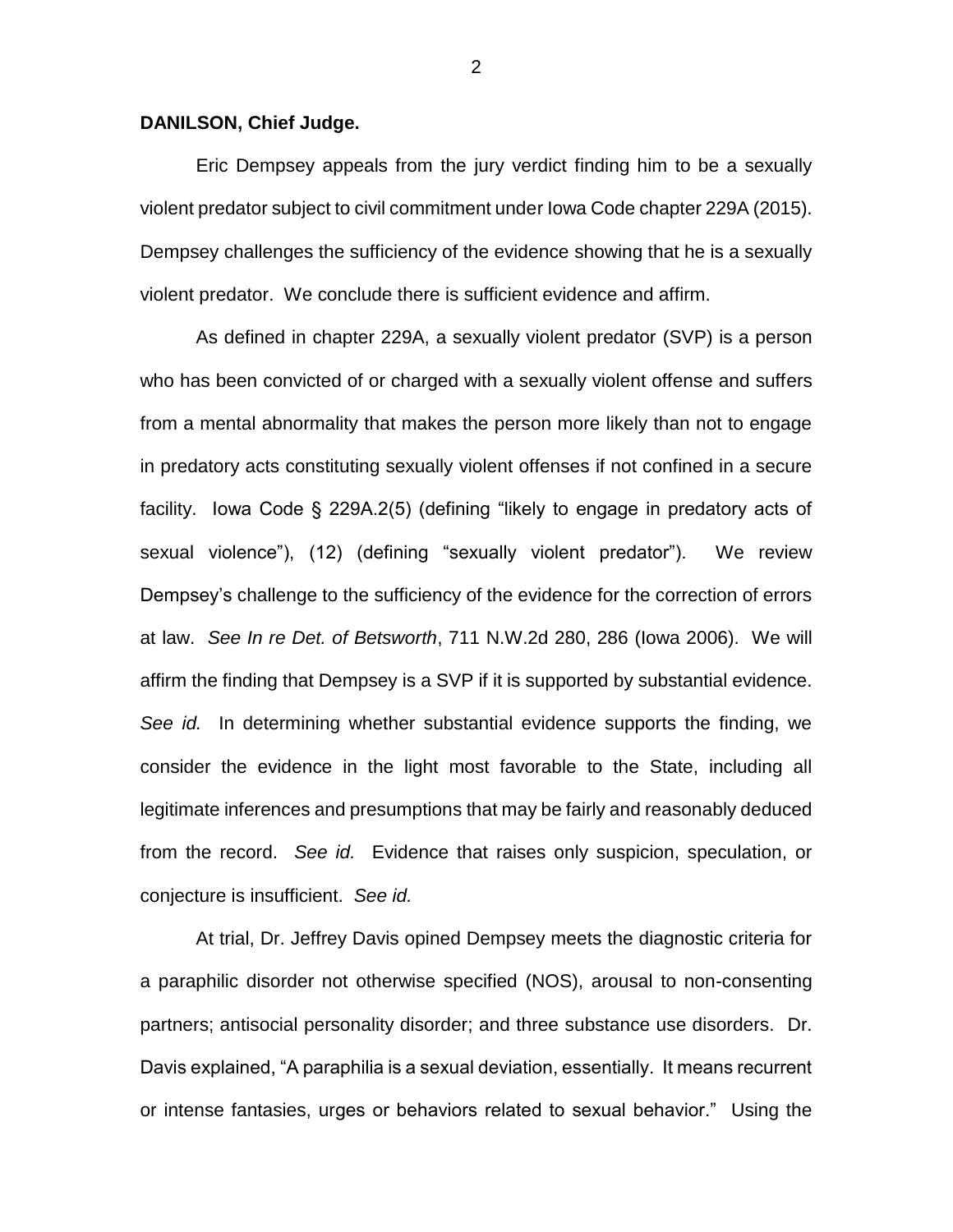Static-99R instrument and considering factors such as Dempsey's age, criminal history, history of relationships, and prior sex offenses, Dr. Davis scored Dempsey as a three. Dr. Davis explained "[o]ne to three is the average range on the Static-99R. He falls in the upper end of the average range as far as the number of the score." According to Dr. Davis, "offenders with a score of three are about 1.4 times more likely than the ordinary two score offender to recidivate."

Dr. Davis then used the SRA-FV instrument<sup>1</sup> to determine it was appropriate to use a high-risk/high-need table to quantify Dempsey's risk of recidivism. Among the high-risk/high-need group, in five years fourteen percent and in ten years just under twenty-three percent of offenders with a Static-99R score of three are detected, arrested, charged, or convicted of additional offenses. Dr. Davis ultimately opined that based on the static and dynamic factors in Dempsey's case, he is likely to commit future predatory acts of sexual violence if not confined for treatment.

Dempsey presented evidence from expert witness Dr. Christopher Fisher at trial. Dr. Fisher opined Dempsey does not suffer from a current mental abnormality and stated, "I don't think [Dempsey's] risk to reoffend rises to that more likely than not threshold." Dr. Fisher also scored Dempsey as a three using the Static-99R instrument, but found it was not appropriate to compare Dempsey to the high-risk/high-need table. Dr. Fisher explained he does not use the SRA-FV

 $\overline{a}$ 

 $1$  Dr. Davis stated the SRA-FV instrument measures three domains: sexual interests, relational style, and self-management. At a total score of 4.21, Dr. Davis determined Dempsey's dynamic factors were "quite dense," and use of the high-risk/high-need table was appropriate.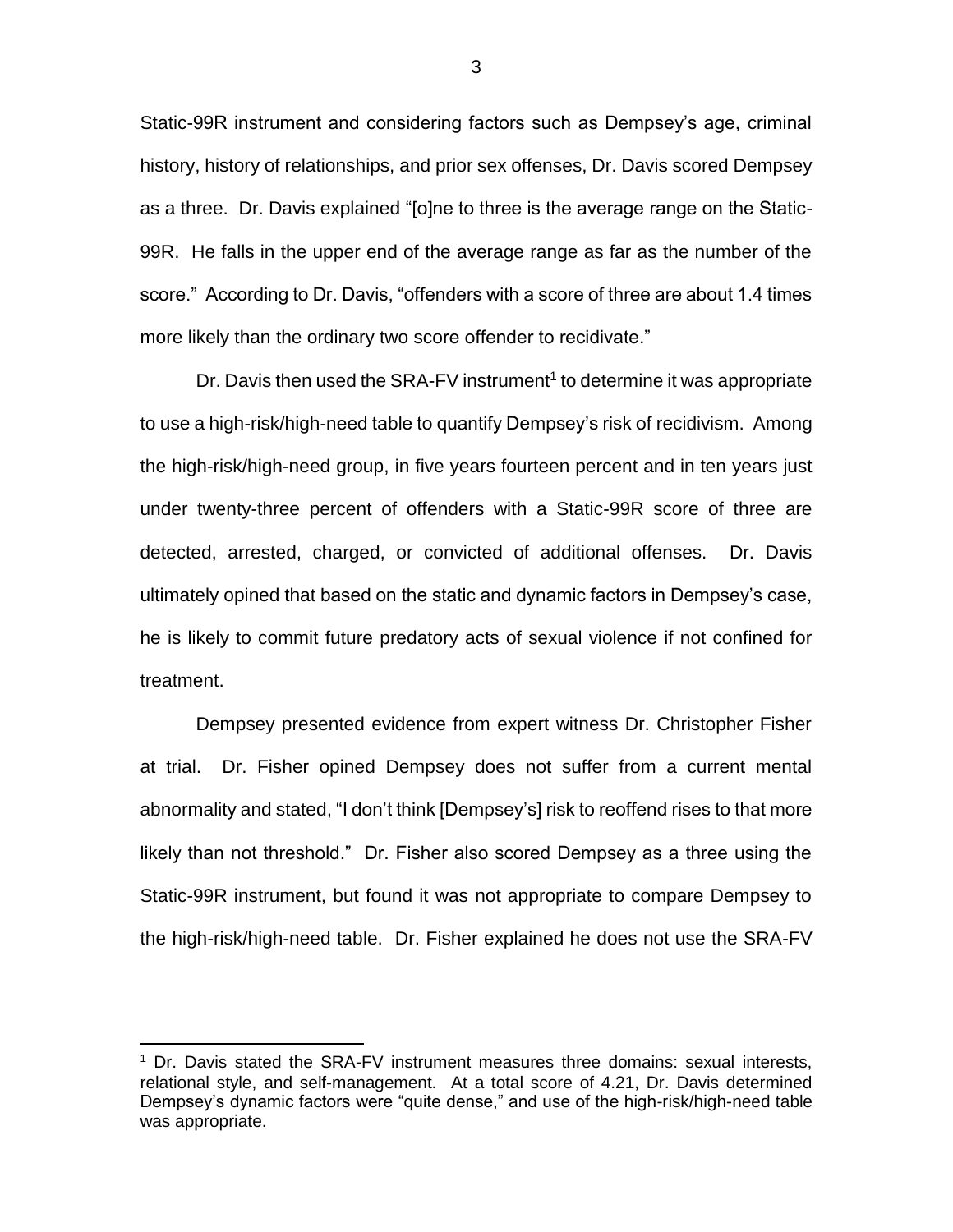tool. Overall, Dr. Fisher found Dempsey was not more likely than not to commit future acts of predatory violence.

Dempsey contends there is insufficient evidence to establish he has a mental abnormality or that he is more likely than not to commit sexually violent offenses if not confined in a secure facility.<sup>2</sup> Specifically, Dempsey contends the State's expert testimony from Dr. Davis diagnosing Dempsey with a paraphilic disorder not otherwise specified (NOS) was not sufficient to meet the State's burden of proof that Dempsey is a SVP because a paraphilic disorder NOS is not a specific diagnosis under the American Psychiatric Association Diagnostic Statistical Manual (DSM).

Iowa Code section 229A.2(6) defines a mental abnormality as "a congenital or acquired condition affecting the emotional or volitional capacity of a person and predisposing that person to commit sexually violent offenses to a degree which would constitute a menace to the health and safety of others." "This definition places no limitation on the nature and condition that may qualify as a 'mental abnormality.'" *Betsworth*, 711 N.W.2d at 284; *see Barnes*, 689 N.W.2d at 458-59 (holding "the types of conditions that can serve to establish a 'mental abnormality' are not limited to certain recognized diagnoses"). "What is important is that the

 $\overline{a}$ 

 $2$  To establish Dempsey was a sexually violent predator, the State was required to prove: (1) he was "convicted of or charged with a sexually violent offense"; and (2) he "suffers from a mental abnormality which makes [him] likely to engage in predatory acts constituting sexually violent offenses, if not confined in a secure facility." Iowa Code § 229A.2(12); *see also In re Detention of Barnes*, 689 N.W.2d 455, 457 (Iowa 2004). There is no dispute with respect to the first element as Dempsey has been previously convicted of a sexually violent offense. *See* Iowa Code § 229A.2(12). Dempsey was first convicted of a sex offense—sexual abuse in the third degree—in May 2002. Dempsey was subsequently convicted of an additional sex offense—assault with intent to commit sexual abuse—which occurred in April 2008—approximately six months after his release from prison for his first conviction.